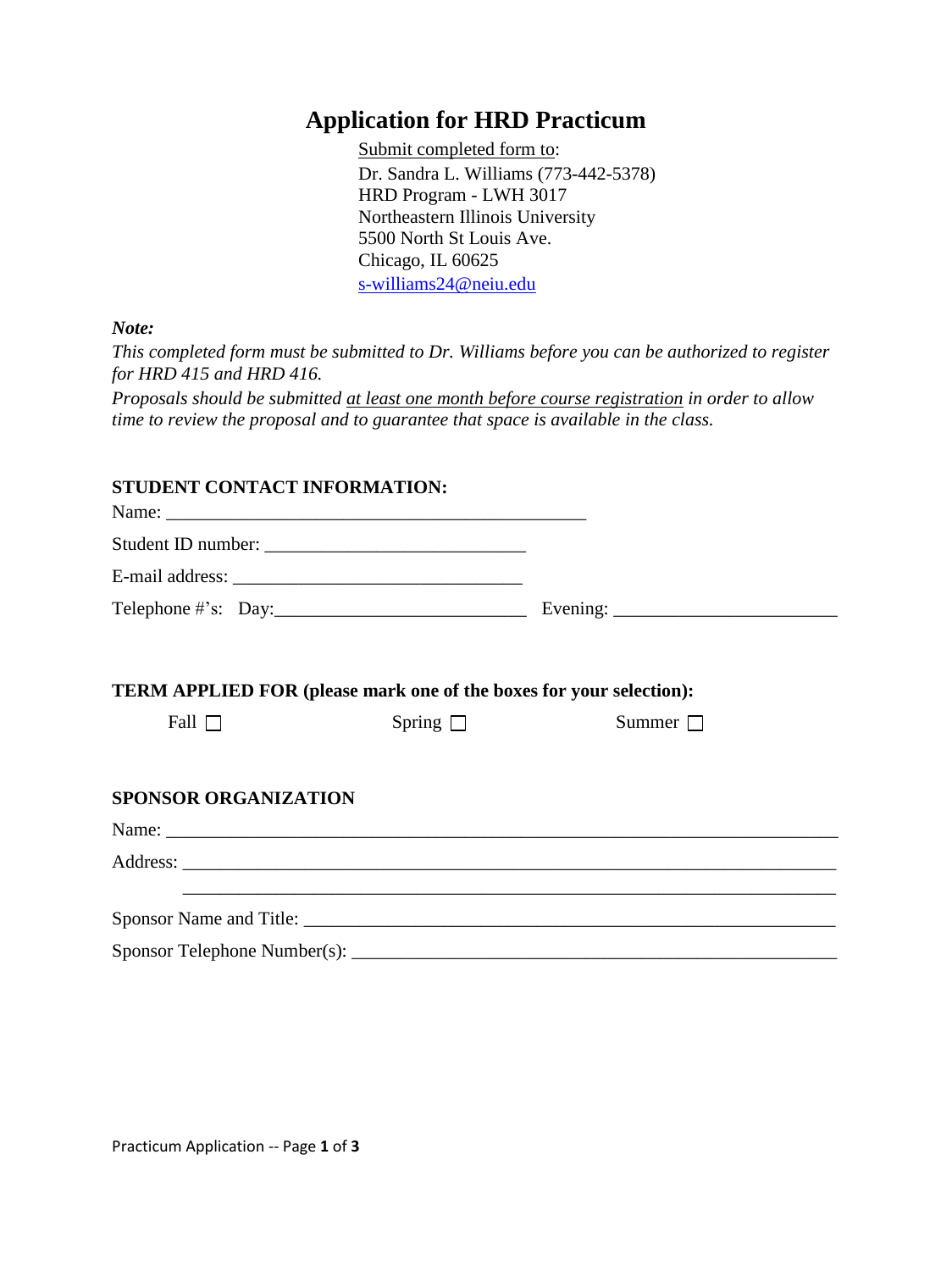**DESCRIPTION OF THE ORGANIZATION: (e.g. organization purpose, type of industry,** 

size, management structure, department you will be assisting, etc.)

## **OVERVIEW OF PROJECT**

Brief description of the project itself, and where it fits into the organizational goals:

Describe the deliverable that you will complete for your client, and that will be given to the practicum instructor for grading.

Tasks and timeline (list tasks that need to be completed and approximate timeline). BE detailed about the timeline; attach it as a separate document, if needed:

Practicum Application -- Page 2 of 3